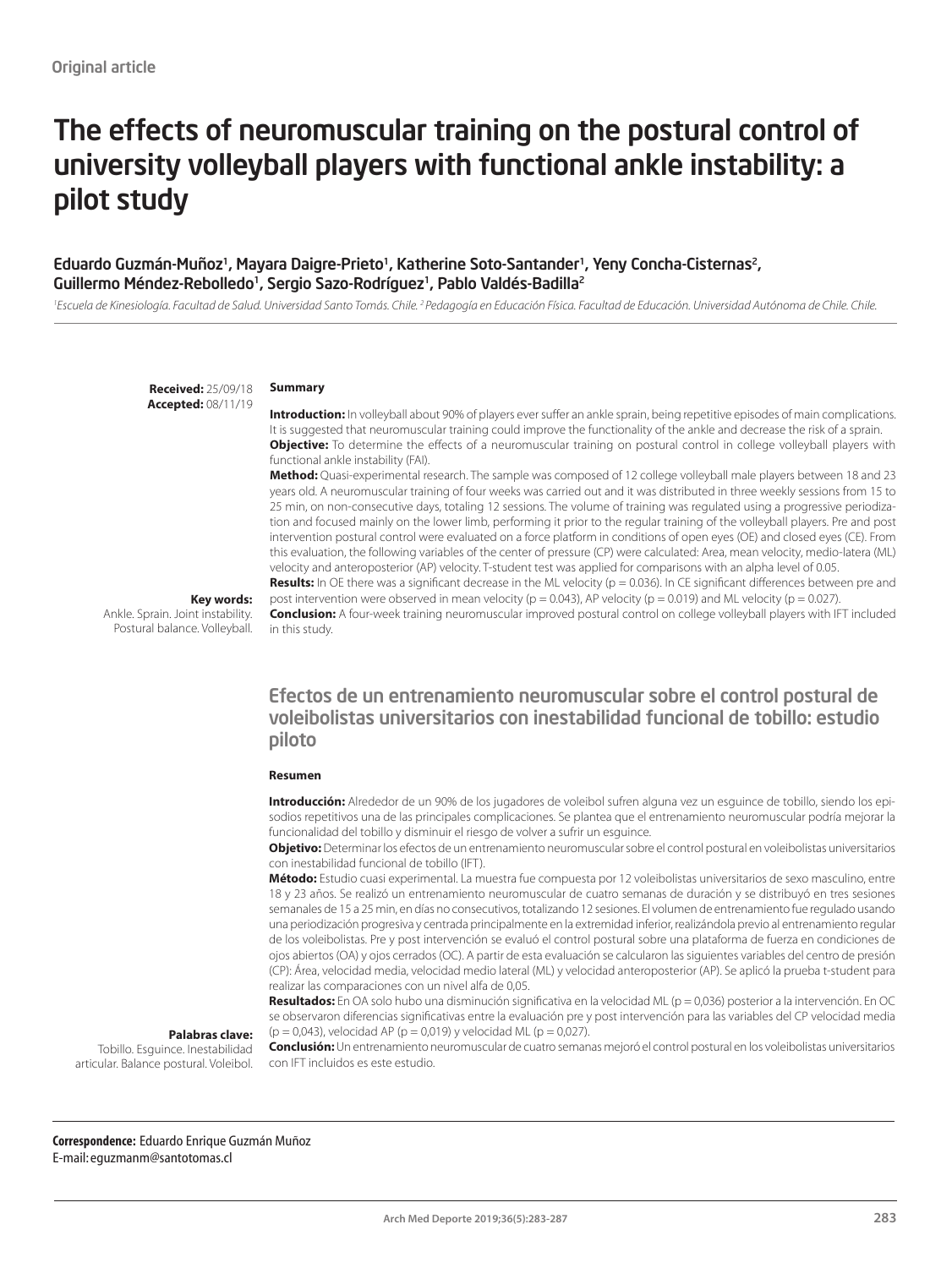# Introduction

An ankle sprain is one of the most common musculoskeletal injuries, with a prevalence of 16%<sup>1</sup>. With regard to the types of sprain, the lateral ankle sprain (LAS) accounts for between 77% and 85% of cases<sup>2</sup>. Around 90% of volleyball players have suffered this injury on at least one occasion, with repeated episodes being one of the main complications<sup>3</sup>. Moreover, almost 40% of sprains progress to functional ankle instability (FAI)4 , a concept used to described repeated sprains and/or the feeling of instability<sup>5</sup>. .

A neuromuscular deficit caused by a ligament injury has been associated with the development of FAI6 . As the cause of instability, initial theories pointed to a loss of sensory information of the ankle joint, based on an essentially feedback model, caused by a proprioceptive deficit and a motor response deficit<sup>5</sup>. At present, the most widely accepted sensorimotor model is that proposed by Hertel (2008), arguing that not only is there a feedback mechanism caused by the ligament injury, but a feedforward mechanism is also generated associated with the motor control deficit. The initial ligament injury results in immediate ankle proprioceptive deficits, sensorimotor integration and efferent muscle activity. A number of studies have shown that individuals with FAI have a delayed muscle response7,8. This alteration of the reflex motor responses would indicate that the spinal motor control mechanisms are clearly affected. Given that proprioception requires the conscious awareness of the joints and muscles, it is reasonable to assume that, in some way, supraspinal aspects of motor control are also altered with FAI<sup>6</sup>. .

Postural control is considered to be a complex motor skill derived from the interaction of multiple sensorimotor processes directed at controlling the body in space<sup>9</sup>. This includes interaction between the sensory system, the central nervous system (CNS) and the motor system9. In relation to the quantification of postural control, the most common method is the centre of pressure (CP) displacement through a force plate that measures the postural sway experienced by a person in a bipedal stance<sup>10</sup>. Based on the PC, it is possible to obtain variables such as area, velocity and the medial-lateral (ML) and anterior-posterior  $(AP)$  components of its displacement<sup>10</sup>. The greater the value of these variables, the lower the postural control. It has been established that individuals with ankle instability show a deterioration in postural control in both the injured and uninjured lower limbs<sup>8,11-13</sup>. Furthermore, it has been shown that, for university athletes, the postural control deficit is a risk factor for FAI14. The presence of bilateral deficits in postural control in individuals with FAI provides clear evidence of the central changes in neuromuscular control<sup>6</sup>. .

FAI rehabilitation over the last decade has been directed at establishing exercise programmes intended to prevent the recurrence of ankle sprains. Different types of training have been recommended for the conservative treatment of this injury, based on exercises: proprioceptive, strengthening, and postural control<sup>15,16</sup>. However, in order to improve neuromuscular control in athletes, there is a need to train all these aspects as a whole and not separately<sup>15,16</sup>. This has led to the term neuromuscular training, used to describe the combination of proprioceptive, strength and postural control exercises as part of a comprehensive rehabilitation program17. Studies show that neuromuscular training improves the functionality and reduces the risk of a further ankle sprain<sup>17</sup>. However, few works have reported evidence of the effectiveness of neuromuscular training on FAI in athletes<sup>15</sup>.

In this regard, the purpose of this study was to determine the effects of neuromuscular training on the postural control of university volleyball players with FAI.

# Material and method

This is a quasi-experimental study. The sample was selected nonprobabilistically and for convenience. All participants read and voluntarily signed an informed consent form based on the ethical principles set out in the declaration of Helsinki.

#### Participants

The sample comprised 12 young male adults, aged between 18 and 23 years, forming part of the men's volleyball team of the Santo Tomás University, Talca, Chile. The following inclusion criteria were considered: 1) History of at least one lateral ankle sprain in the last 12 months that had required immobilization and/or taking the weight off the ankle for at least three days<sup>8</sup>; 2) last episode of a lateral ankle sprain between three to 12 months prior to the study<sup>8</sup> 3) feeling pain, instability and/or weakness in the ankle<sup>8</sup>; 4) score of  $\leq$  22 points in the questionnaire *Ankle Joint Functional Assessment Tool* (AJFAT)18. The study excluded volleyball players who had shown the following characteristics over the last 24 months: 1) vestibular disorders; 2) history of a fractured ankle; 3) acute lower limb injury; 4) history of lower limb surgery; 5) pain in any joint at the time of assessment; 6) those who did not attend at least 70% of the intervention sessions considered in the study.

#### AJFAT Questionnaire

The AJFAT questionnaire was used as an assessment tool to discriminate between stable ankles and those with functional instability. The AJFAT contains 12 questions, divided into 3 sub-items: 1) limitations relating to pain, stability, stiffness, strength and false steps; 2) activities such as walking on uneven surfaces, changing direction when running, jogging and walking on stairs; 3) ability of the ankle to respond to a rollover<sup>18</sup>. Each question has five response options, with scores ranging from zero to four points. A high score indicates greater stability, with the maximum test score being 48. It has been reported that individuals with FAI have a score of under 23 points in the AJFAT questionnaire<sup>18</sup>.

#### Assessment of postural control

The assessment was carried out at the biomechanical laboratory of the Santo Tomás University, Talca, Chile. In order to determine postural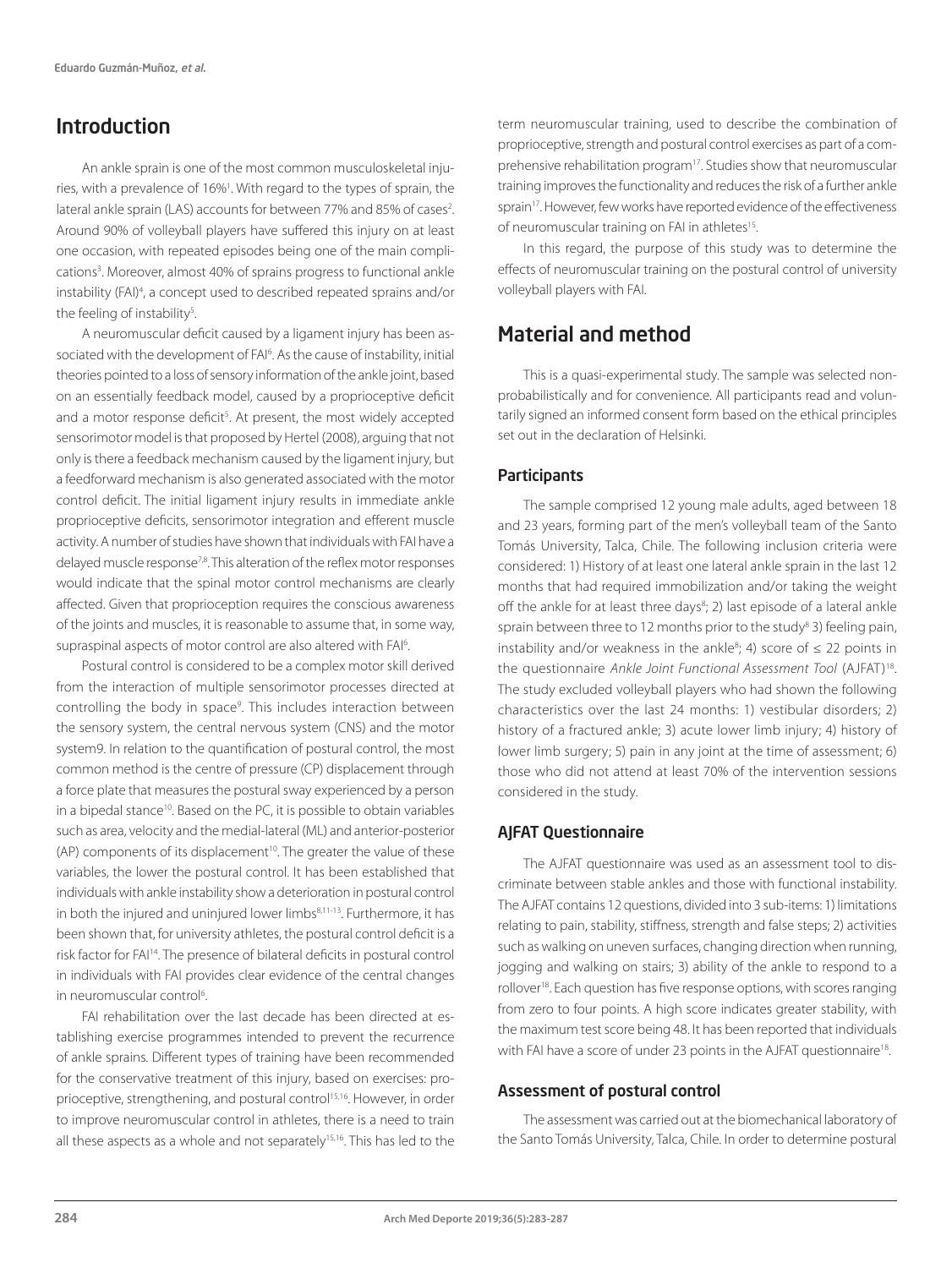control, the CP displacement was assessed using an ArtOficio (Artoficio Ltda., Santiago, Chile) force plate, size 40x40 cm. The data were acquired with a 40 Hz sampling rate. For the calculation of the CP variables, the Igor Pro version 5.01 software was used (WaveMetrics Inc., Oregon, USA). Postural control measurement was made under eye-open (EO) and eye-closed (EC) conditions. Each visual condition had a duration of 30 seconds. Participants were instructed to maintain the bipedal stance as still as possible with their arms relaxed by their sides, and with their feet shoulder-width apart. Three attempts were made for each stance and these were averaged to give the CP variables. Based on the displacement of the CP in the ML and AP directions, the following variables were obtained: area of the CP (m<sup>2</sup>), mean CP velocity (m/s), CP velocity in the ML direction (m/s) and CP velocity in the AP direction (m/s).

#### Neuromuscular training

The neuromuscular intervention had a duration of four weeks and was structured into three weekly sessions of 15 to 25 minutes, on non-consecutive days, totalling 12 sessions. The training volume was regulated using progressive periodisation and primarily centred on the lower limb, performed prior to the normal training of the volleyball players. All the sessions contemplated circuits with 30 second work stations consisting of coordination exercises on agility ladders, hurdles, step, going up and down stairs, squat exercises, mini-tramp jumping, and Bosu ball squats. Each participant had to perform three sets of the complete circuit per session, considering both limbs in the case of unipedal exercises. During the first week, all exercises were performed bipedally. During the second and third weeks, the physical exercises were performed unipedally, adding active movements of the upper limbs. During the last week, in addition to performing unipedal exercises, the motor tasks on unstable surfaces were performed with eyes closed.

#### Statistical analysis

The SPSS 20.0 (SPSS 20.0 for Windows, SPSS Inc., IL, USA) statistical software was used and the mean and standard deviation were calculated for all variables. Furthermore, the data distribution was determined with the Shapiro-Wilk test. The student's paired sample t test was used to compare the assessments before and after the intervention. An alpha level of 0.05 was considered for the entire analysis.

### **Results**

All the study participants completed the intervention (n=12). The baseline characteristics of the study participants were on average 21.5 years, 82.3 kilogram of body weight, and a bipedal height of 1.81 metres.

For EO there was a significant reduction in the ML velocity  $(p = 0.036)$  subsequent to the intervention. With regard to the area, mean velocity and AP velocity, a reduction in the values was observed, which were not statistically significant (Figure 1).

For EC, a significant improvement was observed in the postural control of the volleyball players in the variables for mean velocity ( $p = 0.043$ ), AP velocity ( $P = 0.019$ ) and ML velocity ( $p = 0.027$ ) of the CP after being subject to neuromuscular training. The area was reduced following intervention, however this was not statistically significant (Figure 2).

## **Discussion**

The main study outcome meets the proposed goal and indicates that four weeks of neuromuscular training improves the postural control of university volleyball players with FAI.





\*Statistically significant differences (p <0.05). EO: Eyes-open; AP: anterior-posterior; ML: medial-lateral.



**Figure 2. Pre- and post intervention results of the assessment of postural control with EC.**

Statistically significant differences (p <0.05). EC: Eyes-closed; AP: anterior-posterior; ML: medial-lateral.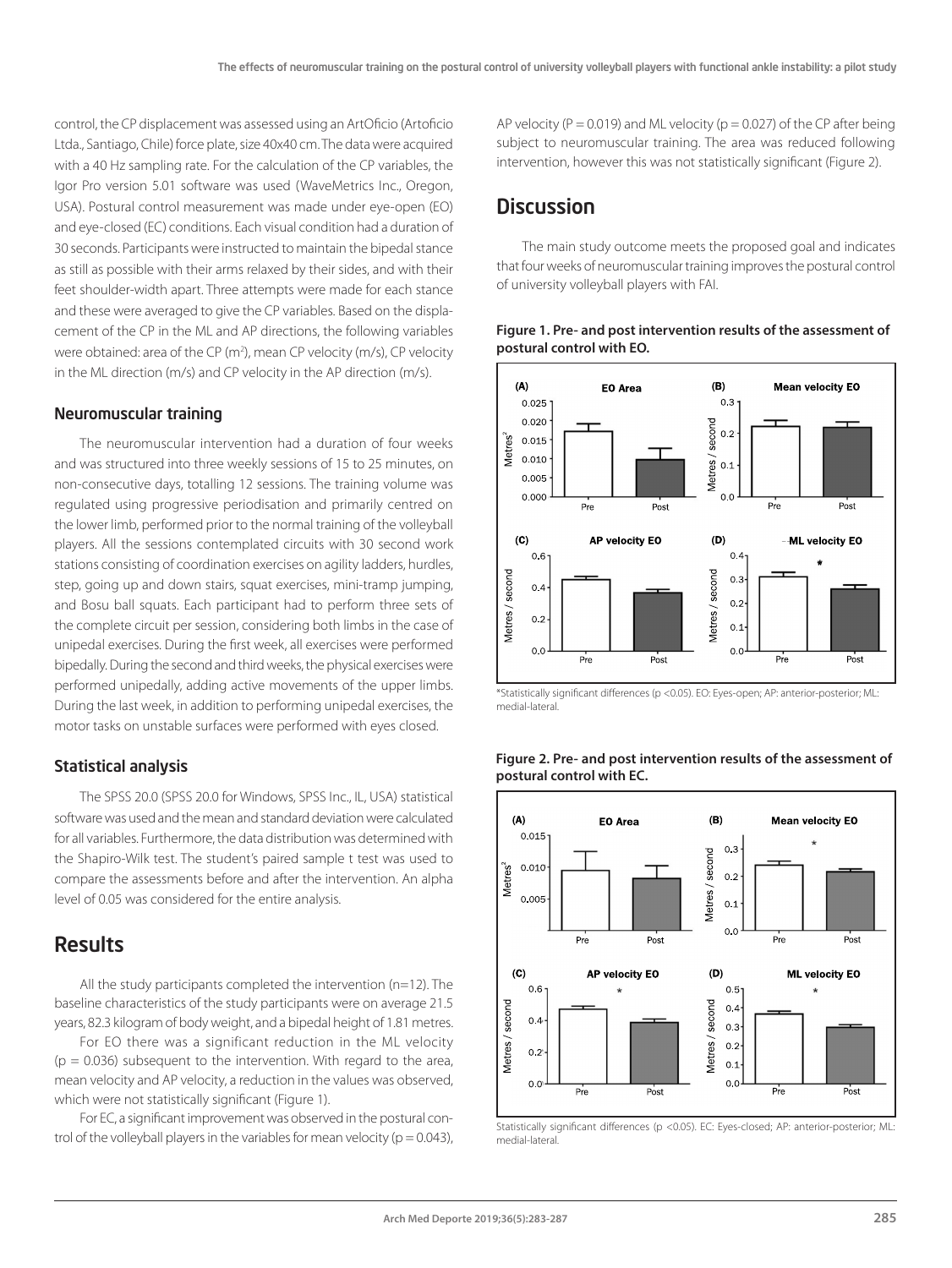Over the last few years, studies have been made on the deterioration of postural control in subjects with ankle sprains and FAI, as well as the different types of training required for their rehabilitation<sup>17</sup>. The literature indicates that neuromuscular exercises improve postural control, muscle strength, proprioception, muscle latency and functionality<sup>15</sup>. Furthermore, these exercises reduce the risk of a further sprain for individuals with FAI<sup>15-17</sup>. However, it has been pointed out that the evidence of the effectiveness of neuromuscular training on FAI is limited<sup>15</sup>.

The results of this study show that four weeks of neuromuscular training improves the postural control of university volleyball players with FAI, evidenced in a reduction of the CP variables. Similar findings have been reported in other investigations<sup>5,17,19</sup>. However, with regard to athletes, evidence is scarce. The neuromuscular training programs implemented in persons with FAI indicate that the time spent at the sessions is between 20 to 30 minutes with a duration of four to six weeks<sup>17</sup>. A similar prescription was used in our intervention.

Lateral ankle sprains are among the most common sports injuries and their recurrence is a factor associated with the development of FAI<sup>3</sup>. Postural control deficit in persons with FAI has been attributed to sensory receptor damage caused by the ligament injury<sup>5</sup>. Current literature includes studies on healthy subjects, with no findings of sensorimotor control deficits when simulating an ankle ligament injury<sup>20,21</sup>. This would indicate that the sensory information is not solely due to damage to the ligament, but that other receptors are also involved (i.e. capsular, muscle-tendon and cutaneous receptors) that are there to permit good sensorimotor control<sup>20,21</sup>. The postural control deficit detected in both the injured and uninjured ankles of the volleyball players would explain why not only do local sensorimotor deficits exist, but also centrally mediated deficiencies<sup>6,8</sup>. For this reason, the neuromuscular training applied in our study considered the performance of exercises with both limbs for unipedal tests.

Despite the various studies conducted in this area, it is still not clear which type of rehabilitation training is the most effective in the prevention of recurrent ankle sprains<sup>16</sup>. It could be considered that the restoration of proprioception would be the principal treatment to improve ankle stability<sup>16,22</sup>. However, adequate proprioception does not ensure that the muscle strength and activation are sufficient to respond to rapid and unexpected disturbances such as landing on an uneven surface<sup>16</sup>. With regard to muscle strength, some controversy exists with regard to its relationship with ankle instability. While some studies report that individuals with FAI exhibit weakness of the peroneus muscles and dorsal flexors of the ankle23, other studies found no link between muscle weakness and instability<sup>24</sup>. For its part, the role of muscle activation on ankle instability appears to be slightly clearer, given that a number of studies have demonstrated that athletes with FAI exhibit an increased reaction time of the peroneus muscles<sup>7,8</sup>. For this reason, during rehabilitation it is suggested to include physical exercises on unstable surfaces and/or changes of direction that are demanding on the motor system, in order to provoke short-latency muscle responses, promoting adequate postural control<sup>8</sup>.

Neuromuscular training focussed on balance or postural control is the most common rehabilitation treatment for individuals with FAI. The majority of the literature has reported positive therapeutic effects on this type of intervention<sup>25,26</sup>. However, it has been pointed out that the evidence is weak for the application of functional physical body weightbearing exercises and balance activities on unstable surfaces<sup>27</sup>. In view of the above, over the last few years a combination of proprioceptive, strength and postural control exercises has been proposed for the treatment of individuals with FAI17. The neuromuscular training bases not only seek to stimulate the sensory system but also the centrally mediated mechanisms which interact in different kinetic chains of movement.

Our results show that postural control primarily improved in the EC position. Vision is an extremely important sense for postural control. It is believed that, even when the somatosensory input is interrupted due to injury, the visual information can provide an adequate amount of feedback to compensate the deficits in the central pathways<sup>9</sup>. When the eyes are closed, there is greater postural sway due to the inhibition of one of the sensory systems contributing to postural control<sup>9</sup>. Therefore, the possibilities of maintaining stability are decreased and, in compensation, the involvement of the somatosensory and vestibular systems increases. This means that the EC test is more demanding that the EO test and the differences are more evident. For this reason, rehabilitation exercises are performed with eyes open and eyes closed alike. It has been reported that the effects are greater when the training sessions are made in the absence of visual input<sup>28</sup>.

The significant changes in the postural control of the university volleyball players following neuromuscular training were observed in the CP velocity variables. Although the CP area and velocity are the most representative measurements of postural sway, it has been established that velocity is the most reliable variable to represent postural control<sup>29</sup>. Wikstrom, Fournier and McKeon (2010) reported that one of the most sensitive variables to identify the deterioration of postural control in individuals with FAI is the CP velocity in the ML direction<sup>30</sup>. In our study, the intervention significantly reduced the ML velocity for EO and EC and the AP velocity for EC. This could be attributed to the fact that neuromuscular training would optimise the responses of the fibular and tibialis anterior muscles responsible for the ML<sup>31</sup> and AP stability<sup>8</sup> of the ankle, respectively. It has been demonstrated that athletes with FAI exhibit a greater reaction time for these muscles8. The postural control deficit is closely related to the increased reaction time of the muscles involved in joint stability<sup>12</sup>.

The limitations of this study include the small sample size, the convenience sampling of participants and the lack of a control group. This will probably limit the external validity of the study. Despite this, the statistical significance observed in each comparison reflects the effectiveness of the intervention.

In conclusion, our study indicates that four weeks of neuromuscular training improved the postural control of the university volleyball players with FAI included in this study. We would suggest that this type of training should be applied to both the injured and uninjured limb,